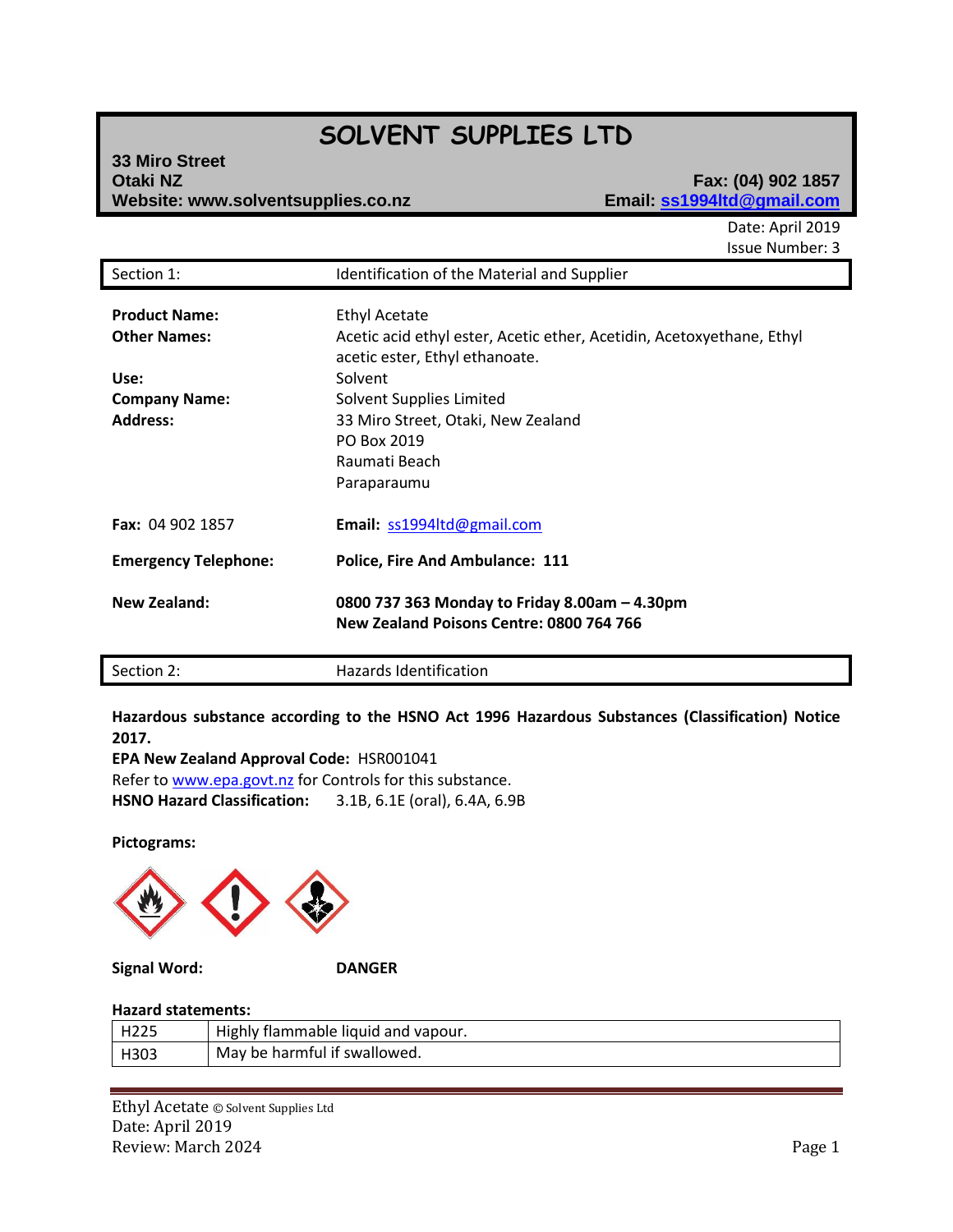| l H319 | Causes serious eye irritation.                                      |
|--------|---------------------------------------------------------------------|
| l H373 | 'May cause damage to organs through repeated or prolonged exposure. |

# **Precaution Statements:**

| P210 | Keep away from heat/sparks/open flames/hot surfaces. No smoking. |
|------|------------------------------------------------------------------|
| P233 | Keep container tightly closed.                                   |
| P240 | Ground/bond container and receiving equipment.                   |
| P241 | Use explosion-proof electrical/ventilating/lighting equipment.   |
| P242 | Use only non-sparking tools.                                     |
| P243 | Take precautionary measures against static discharge.            |
| P260 | Do no breathe vapours.                                           |
| P264 | Wash hands thoroughly after handling.                            |
| P280 | Wear protective clothing, gloves.                                |

# **Response Statements:**

| P312      | Call a Poison Centre or a doctor if you feel unwell.                                          |
|-----------|-----------------------------------------------------------------------------------------------|
| P303+P361 | If on skin (or hair): Remove immediately all contaminated clothing. Rinse skin with water.    |
| $+P353$   |                                                                                               |
| P305+P351 | If in eyes: rinse cautiously with water for several minutes. Remove contact lenses if present |
| +P338     | and easy to do so. Continue rinsing.                                                          |
| P337+P313 | If eye irritation persists: Get medical advice.                                               |
| P370+P378 | In case of fire: Use water fog or mist or alcohol-resistant foam.                             |

# **Storage Statement:**

| P403+P235 | Store in well ventilated place. Keep cool. |
|-----------|--------------------------------------------|
|           |                                            |

### **Disposal Statement:**

| <b>P501</b> | Dispose of product to a solvent recycling facility or approved landfill in accordance |  |
|-------------|---------------------------------------------------------------------------------------|--|
|             | with any local regulations.                                                           |  |

| Section 3: |  |
|------------|--|

Composition/Information on Ingredients

| <b>Chemical Ingredient:</b> | CAS No: | % w/w |
|-----------------------------|---------|-------|
| Ethyl acetate               | 78-6    | 99؍   |

| <b>Section</b><br>$\overline{\phantom{a}}$<br>_ _ _ _ | Sirct.<br>Measures<br>Aid<br>. |
|-------------------------------------------------------|--------------------------------|
|                                                       |                                |

Consult the National Poisons Centre (0800 POISON: 0800 764 766) or a doctor in every case of suspected poisoning. If medical advice is needed, have product container or label at hand.

| Ingestion: | Rinse mouth with water. Do NOT induce vomiting. Call a POISON CENTRE or  |
|------------|--------------------------------------------------------------------------|
|            | doctor immediately for advice if person feels unwell. If vomiting occurs |
|            | spontaneously, keep head below hips to prevent aspiration.               |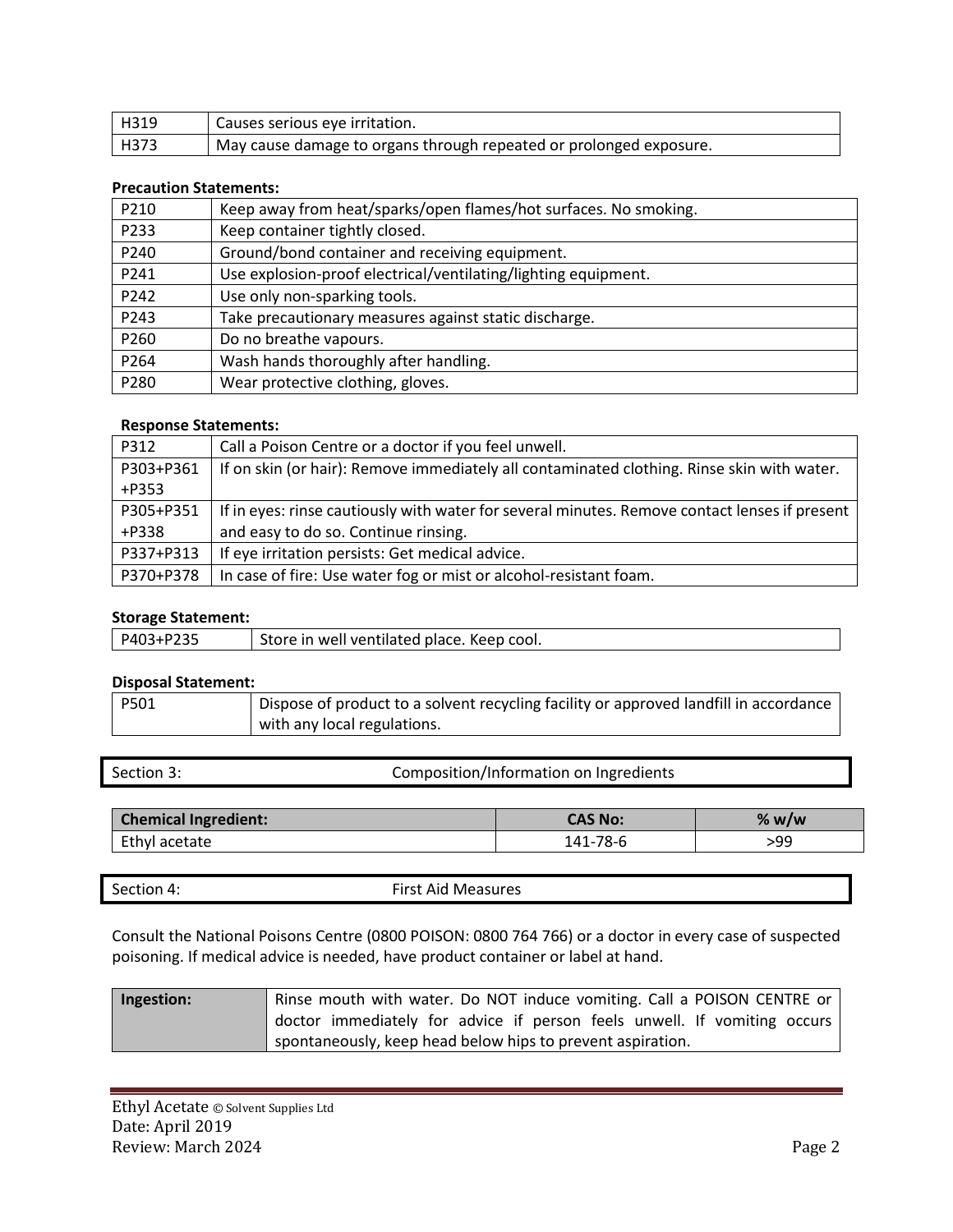| Inhalation:                | Move person to fresh air and keep warm and at rest until recovered. Call a Poison                                                                                                                                                                                      |
|----------------------------|------------------------------------------------------------------------------------------------------------------------------------------------------------------------------------------------------------------------------------------------------------------------|
|                            | Centre or doctor if person feels unwell.                                                                                                                                                                                                                               |
| <b>Skin Contact:</b>       | Remove immediately all contaminated clothing. Wash affected area with plenty                                                                                                                                                                                           |
|                            | of water followed by soap and water. If irritation occurs, get medical advice.                                                                                                                                                                                         |
| <b>Eye Contact:</b>        | Hold eyes open and rinse continuously with water for several minutes. Remove                                                                                                                                                                                           |
|                            | contact lenses if present and easy to do after the first 5 minutes. Continue rinsing                                                                                                                                                                                   |
|                            | for at least 15 minutes. Get medical attention if irritation persists.                                                                                                                                                                                                 |
| <b>Notes to Physician:</b> | Treat symptomatically. Risk of aspiration into lungs resulting in chemical<br>pneumonitis which may be fatal. Consider gastric lavage with protected airway,<br>and administration of activated charcoal. Product may also cause central nervous<br>system depression. |

| Section 5: | <b>Fire Fighting Measures</b> |
|------------|-------------------------------|

| <b>Extinguishing Media:</b>          | Use water fog or mist or alcohol resistant foam. Use dry chemical powder,<br>carbon dioxide, sand or earth for small fires only. Do not use water in a<br>jet.                                             |  |
|--------------------------------------|------------------------------------------------------------------------------------------------------------------------------------------------------------------------------------------------------------|--|
| <b>Fire &amp; Explosion Hazards:</b> | In case of fire, avoid breathing smoke. Smoke and harmful gases evolved<br>on combustion. Prevent extinguishing water from getting into the aquatic<br>environment.                                        |  |
| <b>Specific Hazards:</b>             | Vapour/air mixtures are explosive. Vapour is heavier than air and will<br>spread across the ground and distant ignition and flashback is possible.<br>Cool fire exposed containers by spraying with water. |  |
| Fire-fighting equipment:             | Wear self-contained breathing apparatus and personal protection<br>clothing.                                                                                                                               |  |

| Section 6: |  |
|------------|--|

### Accidental Release Measures

**Spills:** Wear personal protective equipment. Avoid contact with skin and eyes. Highly flammable liquid and vapour. Vapour forms explosive mixture with air. Shut off leak if safe to do so. Remove or isolate ignition sources. Take precautions against static discharge. Bound or ground (earth) all equipment. Use non-sparking tools. Ventilate contaminated area. Isolate hazard area and keep unnecessary and unprotected people away from area. Stay upwind and keep out of low lying areas.

> *Contain spill.* Avoid run off into drains and sewers. Do not contaminate watercourses or the ground.

> *For large spills (more than a drum):* Recover liquid and transfer by mechanical means to labeled salvage tank that can be sealed for recovery or disposal of product. Do not flush away residues with water. Allow residues to evaporate. Remove any contaminated soil and dispose of safely by waste management company.

> *For small spills:* Absorb with an appropriate material e.g. vermiculite, and dispose of waste safely in a labeled sealed container for recovery or disposal.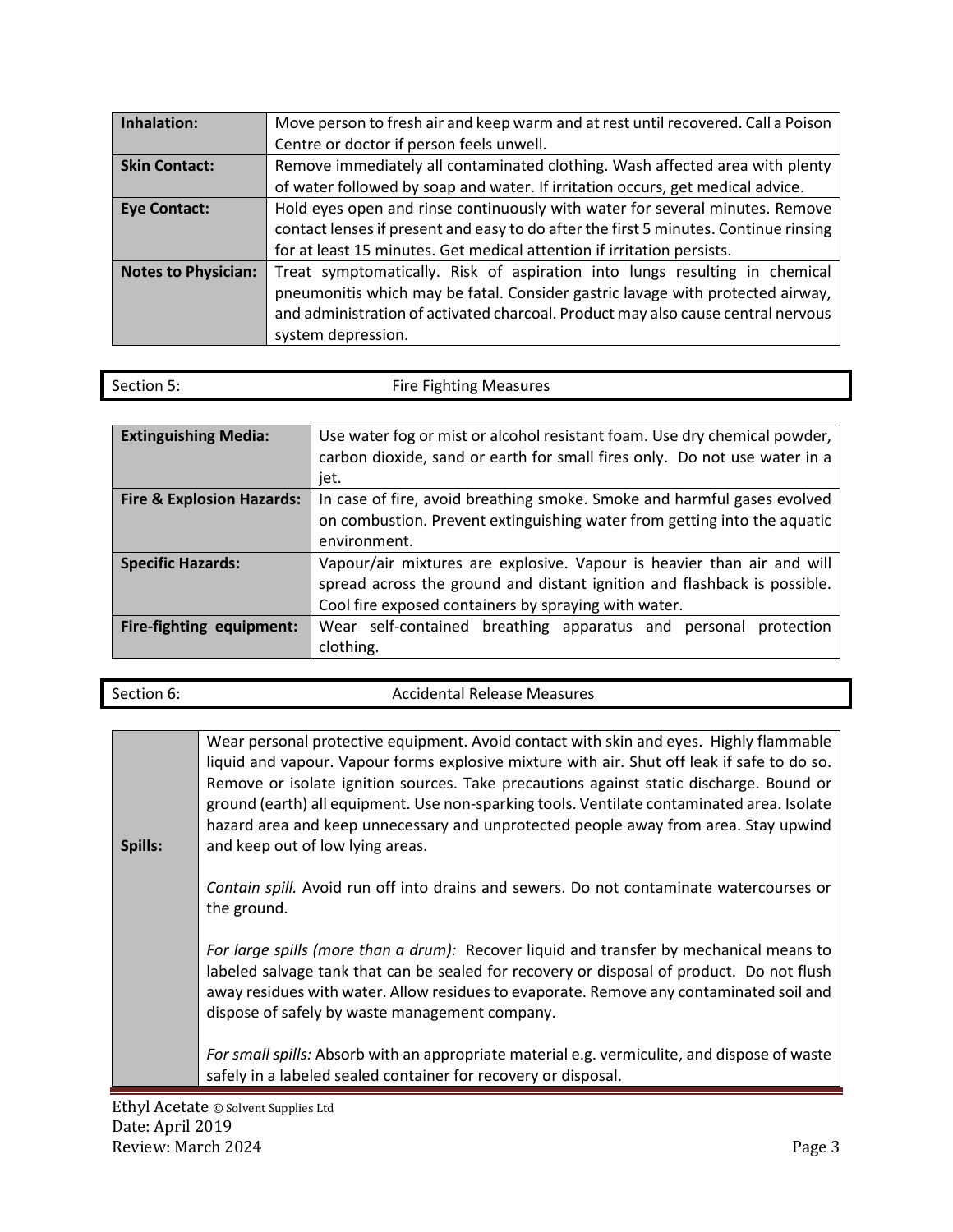|           | If contamination of drains, sewers or water ways occurs immediately notify Emergency<br>Services (111).                                      |
|-----------|----------------------------------------------------------------------------------------------------------------------------------------------|
| Disposal: | Dispose of contaminated waste or product to a solvent recycling facility or to an approved<br>landfill in accordance with local regulations. |

| Section | Handling and Storage |
|---------|----------------------|
|         |                      |

| Handling:                    | Highly flammable liquid. Read label before use. Keep container closed when<br>not in use. Use only in well ventilated areas. No smoking. Avoid breathing<br>vapours or direct contact with product. Wear personal protective equipment.<br>Wash hands and exposed skin after handling.<br>Remove ignition sources. Avoid sparks. Use bonded or grounded (earthed)<br>equipment. Electrostatic charge may be generated during pumping with risk<br>of fire. Do not use compressed air for filling, discharging or handling. |
|------------------------------|----------------------------------------------------------------------------------------------------------------------------------------------------------------------------------------------------------------------------------------------------------------------------------------------------------------------------------------------------------------------------------------------------------------------------------------------------------------------------------------------------------------------------|
| Storage:                     | Ensure all storage areas have adequate fire-fighting equipment. Store<br>securely in closed original container in a cool, dry well ventilated place away<br>from sunlight, ignition sources, heat, incompatible substances, aerosols, other<br>flammables, oxidizing agents and corrosives. Keep out of the reach of children<br>and away from food, drink and animal foodstuffs.<br>Vapour heavier than air. Take precautions to avoid accumulation of vapours<br>in pits and confined spaces.                            |
| <b>Recommended</b>           | No specific information available.                                                                                                                                                                                                                                                                                                                                                                                                                                                                                         |
| <b>Materials:</b>            |                                                                                                                                                                                                                                                                                                                                                                                                                                                                                                                            |
| <b>Unsuitable Materials:</b> | No specific information available.                                                                                                                                                                                                                                                                                                                                                                                                                                                                                         |
|                              |                                                                                                                                                                                                                                                                                                                                                                                                                                                                                                                            |

| Section 8: | <b>Exposure Controls/Personal Protection</b> |
|------------|----------------------------------------------|
|            |                                              |

# **Health Exposure Guidelines:**

A NZ Workplace Exposure Standards (WES) has been set for components in this product.

|                      | <b>WES-TWA</b>                   | <b>WES-STEL</b>          |
|----------------------|----------------------------------|--------------------------|
| <b>Ethyl Acetate</b> | 200 ppm (720 mg/m <sub>3</sub> ) | $\overline{\phantom{0}}$ |

| <b>Engineering Controls:</b>                          | Use only in well ventilated area. A half-face filter mask suitable for organic<br>gases and vapours (Type A filter material) may be suitable for low<br>concentration level exposures. Otherwise, use a full-face mask fitted with an<br>organic vapour cartridge. Where air filtering respirators are unsuitable (e.g.<br>air borne concentrations are high risk or oxygen deficiency, confined space) |
|-------------------------------------------------------|---------------------------------------------------------------------------------------------------------------------------------------------------------------------------------------------------------------------------------------------------------------------------------------------------------------------------------------------------------------------------------------------------------|
|                                                       | use positive pressure breathing apparatus.                                                                                                                                                                                                                                                                                                                                                              |
| <b>Personal Protective</b><br><b>Equipment (PPE):</b> | Wear impervious antistatic protective clothing. Safety shoes or boots need to<br>be chemically resistant. Wear appropriate chemical resistant gloves e.g.<br>nitrile. For incidental contact, PVC, polyvinyl alcohol may be suitable. Wear<br>chemical goggles if splash or aerosol/mist exposure risk. Refer to the relevant<br>AS/NZ Standards for appropriate personal protective equipment.         |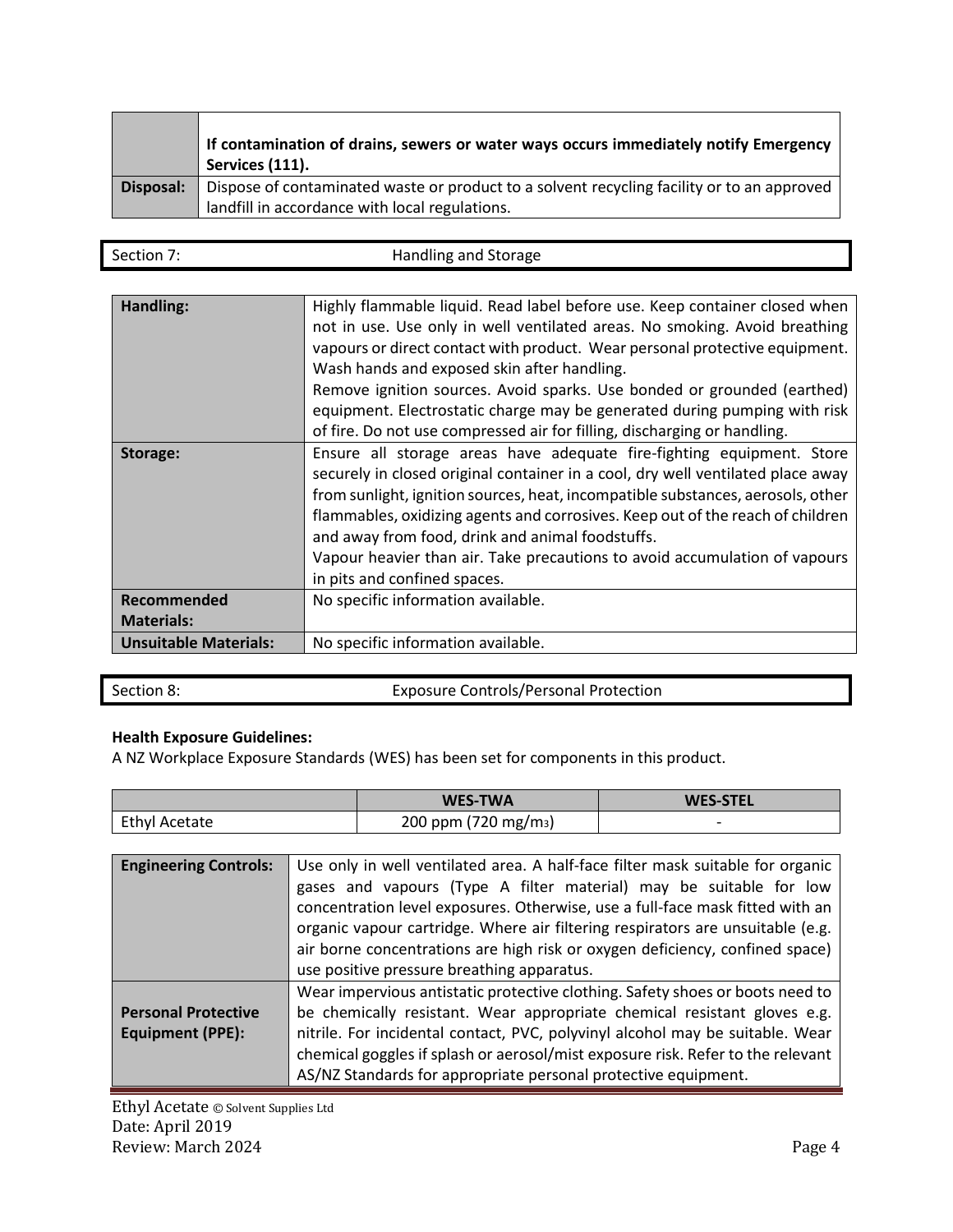### Section 9: The Physical and Chemical Properties

| <b>Property</b>                         | <b>Unit of Measurement</b> | <b>Typical Value</b>     |
|-----------------------------------------|----------------------------|--------------------------|
| Appearance:                             |                            | Clear, colourless liquid |
| Odour:                                  |                            | Fruity                   |
| Odour Threshold:                        |                            | Not available            |
| pH:                                     |                            | Not applicable           |
| Melting Point/Freezing Point:           | $^{\circ}$ C               | Not available            |
| <b>Boiling Point/Boiling Range:</b>     | $^{\circ}$ C               | 77.1                     |
| Flash Point:                            | $^{\circ}$ C               | $-5$                     |
| Flammability:                           | Solid, gas                 | Not applicable           |
| Upper/lower flammability limits in air: | %v/v                       | $2.2 - 11.5$             |
| Vapour Pressure @ 20°C:                 | hPa                        | 98.3                     |
| Vapour Density:                         | $air = 1$                  | 3.04                     |
| Relative Density @15°C:                 | $g$ / $cc$                 | 0.90                     |
| Solubility in Water:                    | mg/L                       | 64000                    |
| Partition coefficient:                  | n-octanol/water            | 0.73                     |
| Auto-ignition temperature:              | °C                         | 427                      |
| Decomposition temperature:              | $^{\circ}$ C               | Not available            |
| Kinematic viscosity:                    |                            | Not available            |
| Volatile organic carbon content:        |                            | Not available            |
| Evaporation rate:                       | nBuAc=1                    | 4.5                      |

Section 10: Section 10: Stability and Activity

| <b>Chemical Stability:</b>            | Stable under normal conditions of storage and use.                                                                                                                                                                           |  |
|---------------------------------------|------------------------------------------------------------------------------------------------------------------------------------------------------------------------------------------------------------------------------|--|
| <b>Conditions to avoid:</b>           | Avoid heat, sparks, open flames and other ignition sources.                                                                                                                                                                  |  |
| Incompatibility (materials to avoid): | Strong oxidizing agents.                                                                                                                                                                                                     |  |
| Hazardous decomposition product:      | Dependent on conditions under which decomposition<br>(combustion, thermal or oxidative degradation) occurs. A<br>complex mixture of airborne solids, liquids and gases (carbon<br>monoxide, carbon dioxide) will be evolved. |  |
| <b>Hazardous polymerization:</b>      | Not known to occur.                                                                                                                                                                                                          |  |

| Section 11: | Toxicological Information |
|-------------|---------------------------|
|-------------|---------------------------|

**Potential Health effects:** This section includes possible adverse effects which could occur if this product is not handled in the recommended manner.

| <b>Acute Toxicity:</b>         | May be harmful by ingestion.                                       |  |
|--------------------------------|--------------------------------------------------------------------|--|
| <b>Aspiration Hazard:</b>      | Not classified with aspiration hazard.                             |  |
| <b>Respiratory Irritation:</b> | Inhalation of vapours may be irritating to the respiratory system. |  |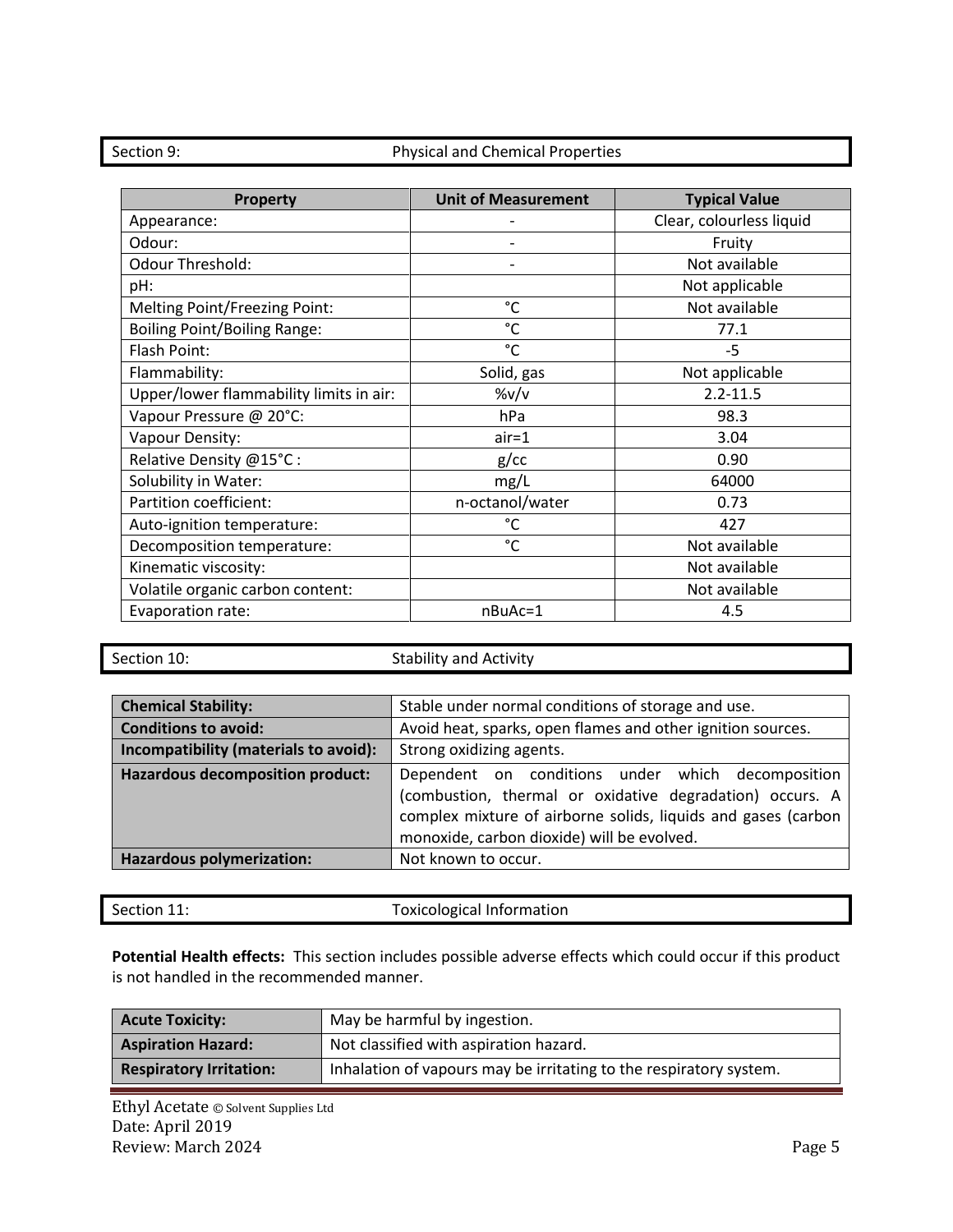| <b>Skin Corrosion/Irritation:</b>           | Not classified as a skin irritant.                                     |
|---------------------------------------------|------------------------------------------------------------------------|
| <b>Serious</b><br>Eve                       | Serious eye irritant.                                                  |
| Damage/Irritation:                          |                                                                        |
| <b>Skin</b><br><b>Respiratory</b><br>or     | Not identified as contact sensitizer.                                  |
| Sensitization:                              |                                                                        |
| <b>Germ Cell Mutagenicity:</b>              | Not identified with mutagenic properties.                              |
| <b>Carcinogenicity:</b>                     | Not identified with carcinogenic properties.                           |
| <b>Reproductive Toxicity:</b>               | Not classified with adverse effects on fertility or the unborn child.  |
| <b>Specific</b><br><b>Toxicity</b><br>Organ | Inhalation by repeated or prolonged exposure may cause central nervous |
| (Repeated<br>and<br><b>Single</b>           | system depression. Symptoms may include headache, dizziness and        |
| Exposure):                                  | drowsiness, nausea, vomiting, narcosis and anemia.                     |
| <b>Narcotic Effects:</b>                    | Not classified for narcotic effects.                                   |
| <b>Toxicological Information:</b>           | Oral, mouse, LD <sub>50</sub> , 4100mg/kg b.w.                         |
| <b>Additional Information:</b>              | Not available.                                                         |

Section 12: **Hazard Identification** 

| <b>Eco-Toxicity:</b>                     | Product is not classified for eco-toxic properties.   |  |
|------------------------------------------|-------------------------------------------------------|--|
| <b>Persistence and Biodegradability:</b> | Expected to be rapidly biodegradable.                 |  |
| <b>Potential for Bio-Accumulation:</b>   | Not expected to bio-accumulate significantly.         |  |
| <b>Mobility in soil:</b>                 | Product has some solubility in water. May contaminate |  |
|                                          | groundwater.                                          |  |
| <b>Other Adverse Effects:</b>            | Not available.                                        |  |
| <b>Eco-Toxicity Data:</b>                | Not available.                                        |  |

Section 13: Considerations Executive Disposal Considerations

# **Disposal:**

Recover and recycle product whenever possible. Send clean, dry drums to recycling facility or metal scrap re-claimer. Dispose of waste in accordance with Regional Authority or local council bylaws.

# **Special Precautions:**

Ensure empty containers are vented and dry. Residues may cause an explosion hazard. Do not puncture, cut or weld unclean drums. Do not use empty drums for storing other products.

| Section 14: | <b>Transport Information</b> |
|-------------|------------------------------|
|             |                              |

This product is not classified as a Dangerous Goods Class 3, Packing Group II.

Please consult the Land Transport Rule: Dangerous Goods 2005, and NZS 5433:2012 Transport of Dangerous Goods on Land for information.

| UN No                        |                      |
|------------------------------|----------------------|
| <b>Proper Shipping Name:</b> | <b>Ethyl Acetate</b> |